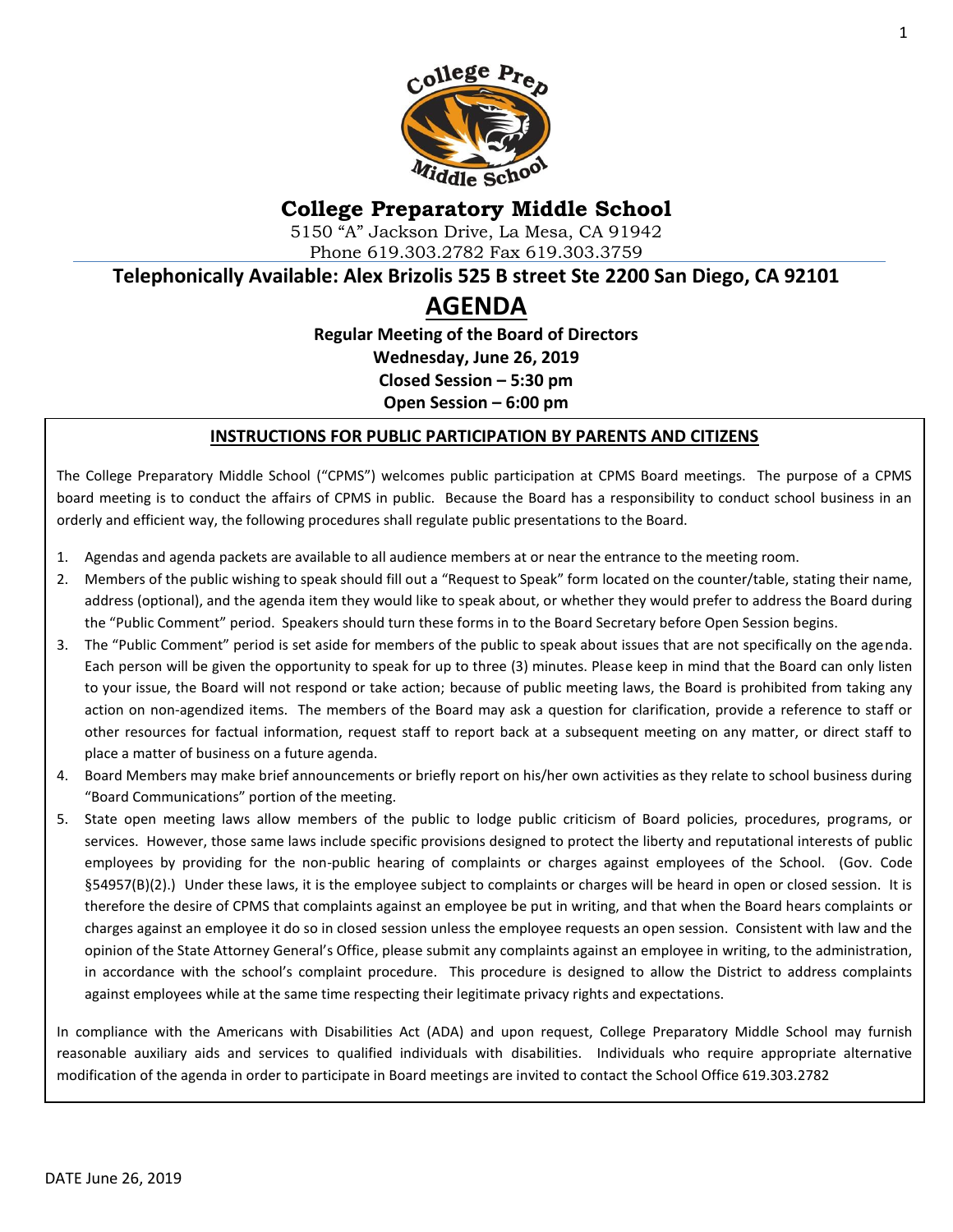### **I. PRELIMINARY**

#### **A. Call to Order**

The meeting was called to order by President Meitchik at \_\_\_\_\_ p.m.

#### **B. Roll Call**

|                | Present | Absent | Arrived Late | Departed Early |
|----------------|---------|--------|--------------|----------------|
| Corey Meitchik |         |        |              |                |
| Alex Brizolis  |         |        |              |                |
| Lisa Dietrich  |         |        |              |                |
| Kathy Kinsella |         |        |              |                |
| Garth Hebbler  |         |        |              |                |

### **II. CLOSED SESSION (College Prep Staff Lounge)**

### **A. PUBLIC EMPLOYMENT (Gov. Code section 54957(b)(1).)**

Title: Director of School Business

# **B. PUBLIC EMPLOYMENT (Gov. Code section 54957(b)(1).)**

Title: Director of School Operations

### **III. RECONVENE TO OPEN SESSION (Estimated start time 6:00 pm)**

Depending upon completion of Closed Session items, the Board intends to convene in Open Session at 6:00 pm to conduct the remainder of the meeting, reserving the right to return to Closed Session at any time.

#### **A. Pledge of Allegiance**

#### **B. Report on Potential Action from Closed Session**

#### **C. Approval of Previous Minutes**

Motion by: \_\_\_\_\_\_\_\_\_\_\_\_\_\_\_\_\_\_\_\_\_ Seconded by: \_\_\_\_\_\_\_\_\_\_\_\_\_\_\_\_\_\_\_ Vote:

|                      | Yes/Aye | No/Nay | Abstain |
|----------------------|---------|--------|---------|
| Corey Meitchik       |         |        |         |
| Alex Brizolis        |         |        |         |
| Lisa Dietrich        |         |        |         |
| Kathy Kinsella       |         |        |         |
| <b>Garth Hebbler</b> |         |        |         |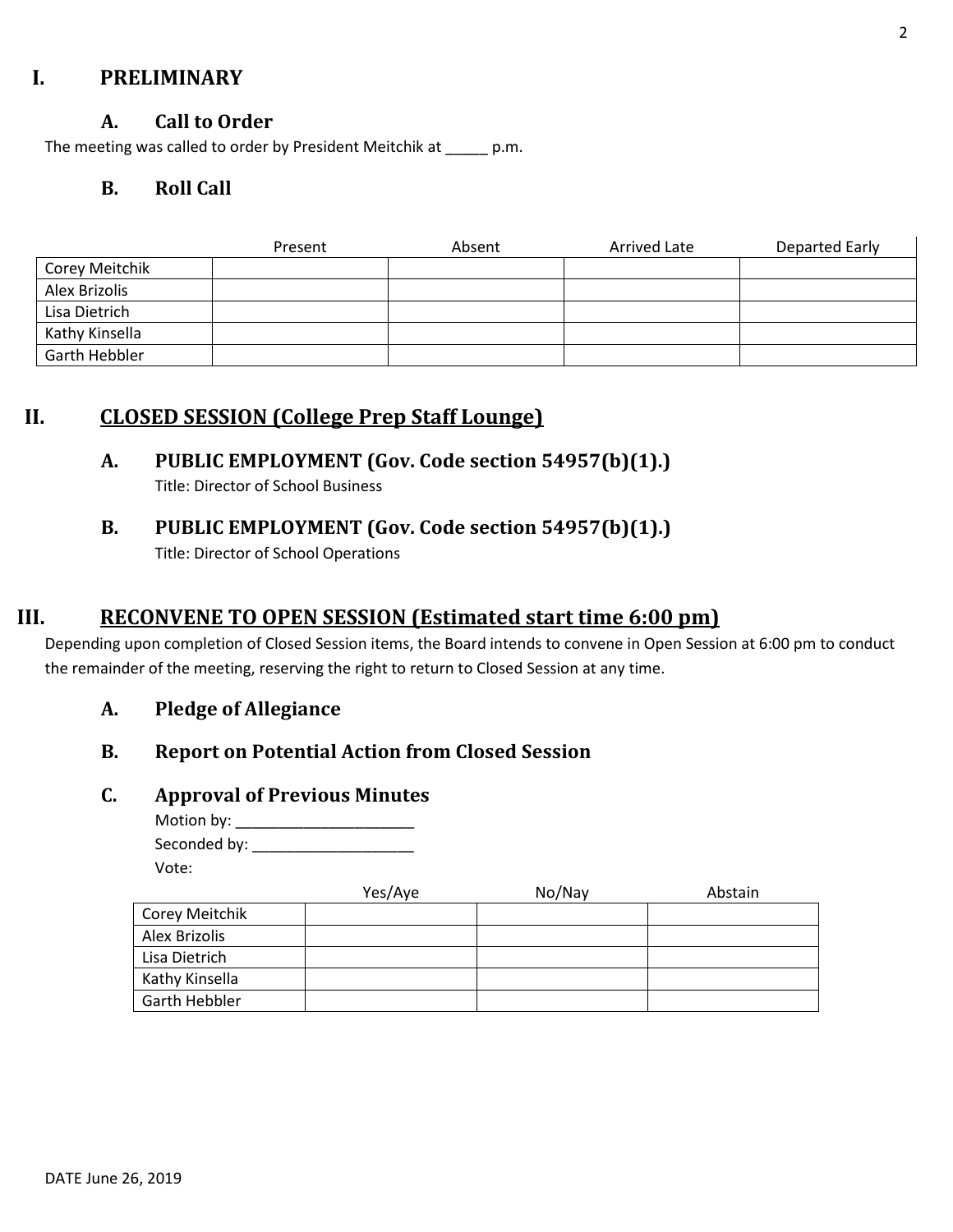### **D. Approval of Board Agenda**

Motion by: \_\_\_\_\_\_\_\_\_\_\_\_\_\_\_\_\_\_\_\_\_ Seconded by: \_\_\_\_\_\_\_\_\_\_\_\_\_\_\_\_\_\_\_ Vote:

|                | Yes/Aye | No/Nay | Abstain |
|----------------|---------|--------|---------|
| Corey Meitchik |         |        |         |
| Alex Brizolis  |         |        |         |
| Lisa Dietrich  |         |        |         |
| Kathy Kinsella |         |        |         |
| Garth Hebbler  |         |        |         |

### **IV. COMMUNICATIONS**

#### **A. Public Comment Period**

Public comment on items not listed on the Agenda. Maximum time three (3) minutes.

#### **B. Board Communications/ Announcements**

Governing Board members make brief announcements or briefly report on his/her own activities as they may relate to school business.

#### **C. Staff Reports**

1. Director's Report: Director will provide announcements and general report

### **V. INFORMATIONAL/ACTION ITEMS**

**A. GENERAL FUNCTIONS – No items at this time**

#### **B. PUPIL SERVICES- No items at this time**

#### **C. PERSONNEL SERVICES-**

*1. Consider/Approve Employment Agreement for the Director of School Business* Motion by: \_\_\_\_\_\_\_\_\_\_\_\_\_\_\_\_

Seconded by: \_\_\_\_\_\_\_\_\_\_\_\_\_\_\_\_\_

Vote:

|                | Yes/Aye | No/Nay | Abstain |
|----------------|---------|--------|---------|
| Corey Meitchik |         |        |         |
| Alex Brizolis  |         |        |         |
| Lisa Dietrich  |         |        |         |
| Kathy Kinsella |         |        |         |
| Garth Hebbler  |         |        |         |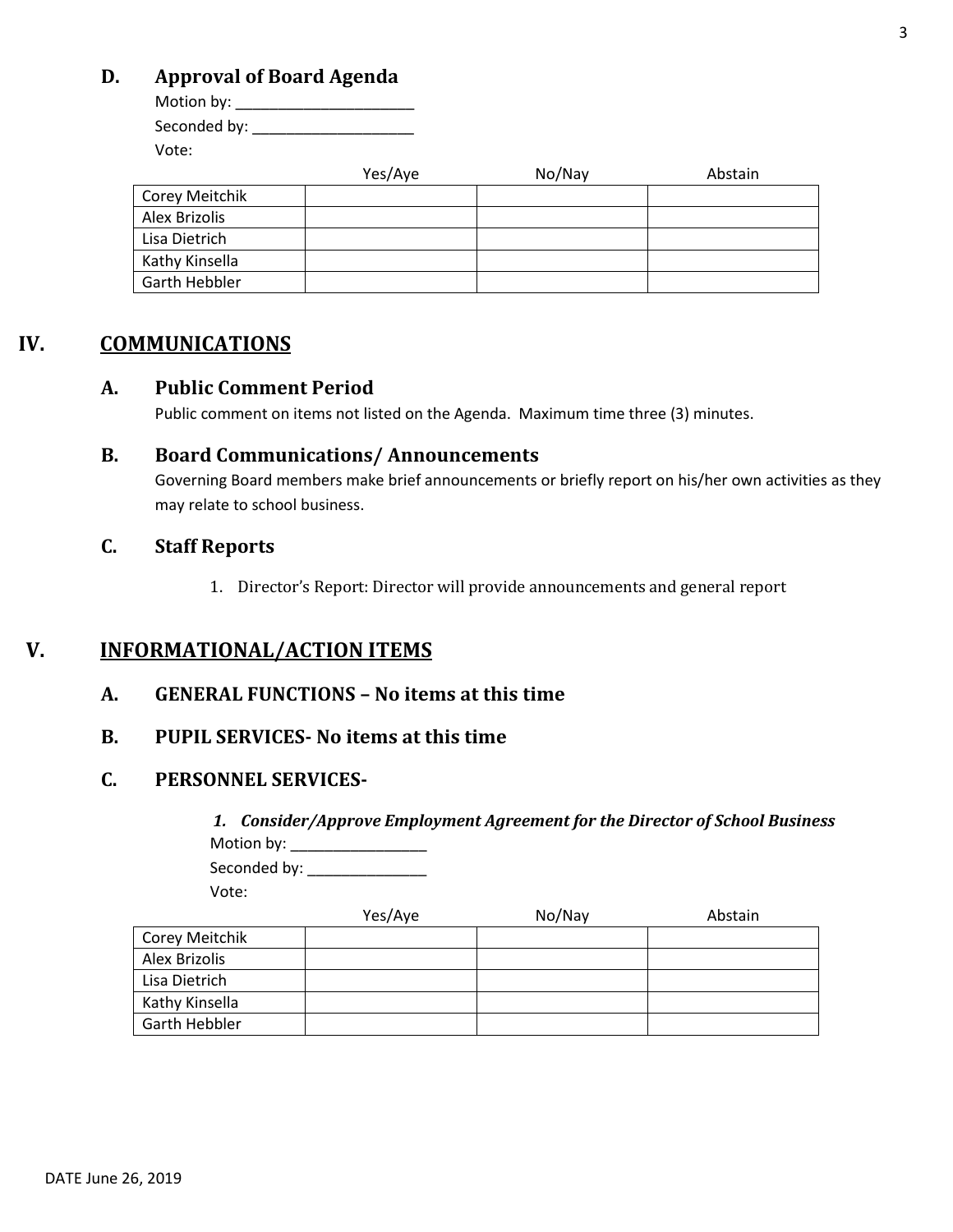| Motion by:     |         |        | 2. Consider/Approve Employment Agreement for the Director of School Operations |  |
|----------------|---------|--------|--------------------------------------------------------------------------------|--|
| Seconded by:   |         |        |                                                                                |  |
| Vote:          |         |        |                                                                                |  |
|                | Yes/Aye | No/Nay | Abstain                                                                        |  |
| Corey Meitchik |         |        |                                                                                |  |
| Alex Brizolis  |         |        |                                                                                |  |
| Lisa Dietrich  |         |        |                                                                                |  |
| Kathy Kinsella |         |        |                                                                                |  |
| Garth Hebbler  |         |        |                                                                                |  |

### **D. FINANCIAL AND BUSINESS**

*1. Informational: Budget Update Presentation by Jim Weber, Charter Impact*

*2. Consider/Approve 2019-2020 LCAP Update*

Motion by: \_\_\_\_\_\_\_\_\_\_\_\_\_\_\_\_ Seconded by: \_\_\_\_\_\_\_\_\_\_\_\_\_\_ Vote:

|                | Yes/Aye | No/Nay | Abstain |
|----------------|---------|--------|---------|
| Corey Meitchik |         |        |         |
| Alex Brizolis  |         |        |         |
| Lisa Dietrich  |         |        |         |
| Kathy Kinsella |         |        |         |
| Garth Hebbler  |         |        |         |

*3. Consider/Approve Expenditure Plan for Education Protection Account* Motion by: \_\_\_\_\_\_\_\_\_\_\_\_\_\_\_\_ Seconded by: \_\_\_\_\_\_\_\_\_\_\_\_\_\_ Vote:

|                      | Yes/Aye | No/Nay | Abstain |
|----------------------|---------|--------|---------|
| Corey Meitchik       |         |        |         |
| Alex Brizolis        |         |        |         |
| Lisa Dietrich        |         |        |         |
| Kathy Kinsella       |         |        |         |
| <b>Garth Hebbler</b> |         |        |         |